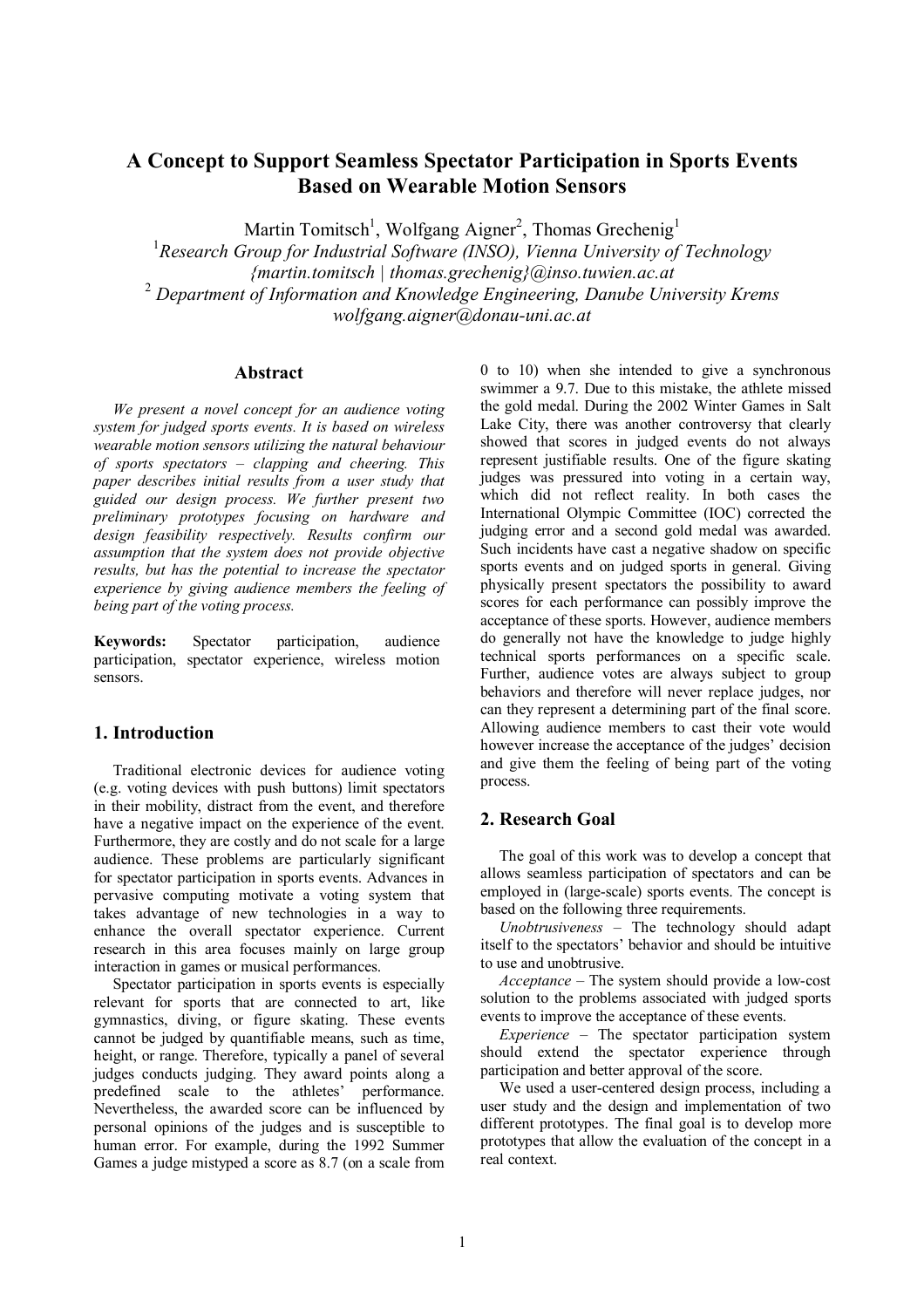## **3. Concept**

Typically, people from various different backgrounds form the audience of sports events. They vary in age, might speak different languages, and live in different cultures. Thus, any interface that requires training or instructions is impractical. We examined how sports spectators currently 'cast their vote' or show how much they like a specific performance. Approval or disapproval is typically shown through applause and cheering – a behavior that is applied in many different cultures and that can even be traced back to sports events in ancient times [7]. This contextual observation motivated the idea of using exactly these two behavioral patterns for an audience voting system that meets the three requirements stated above.

The key element of our concept is a disposable wristband that is handed out to each spectator of a sports event. We propose attaching this wristband to a leaflet that contains directions for use. It is also possible to combine it with the ticket, since there is already a trend towards intelligent tickets for sports events (e.g. tickets for the Soccer World Championship 2006 were equipped with RFID tags).

The wristbands transmit radiofrequency (RF) pulses to stationary mounted receiver stations when people are clapping. Immediate visual feedback is given through a flashing light emitting diode (LED) on the band itself. Microphones, which are integrated into the receiver stations, measure the loudness of the crowd (cheering). Both clapping and loudness values are processed by a computer system (base station), which calculates the audience vote and shows it continuously on stadium displays along with the time left for voting. Thus, multiple seamless and continuous feedback loops are created via connecting the athletes' performances, the individual spectator's impressions, as well as the overall audience vote (see Figure 1).



**Figure 1. Overview of the spectator participation** 

#### **3.1. Score Calculation**

A central part of the proposed concept is the calculation of the audience vote from clapping pulses and loudness measurements. Clapping is measured in

terms of its frequency (number of pulses per time) – the more claps are recognized in the measured time, the higher the vote. Loudness of cheering is measured in terms of its mean value in the measured time span.

Preliminary measurements have been undertaken for validating the feasibility of this approach. The analysis of our measurements, which involved 13 subjects, showed that clapping frequency and scale values are related linearly. For measuring loudness, several different scales could be applied. In the simplest case, the directly measured decibel (dB) values can be used, which is a logarithmic scale [4]. If this method is not appropriate, several other scales that consider the characteristics of the human ear might be used (Phon, Sone). Such scales are well known in the field of psychoacoustics [10].

The calibration of the system represents a quite sensitive aspect of the system. A base calibration can be carried out using two approaches – video recordings of sports events or test settings at sports events. Specific calibration algorithms need to be tested and refined in a real test setting. Because of the fact that each venue is different and different numbers of spectators are involved, fine-tuning of the system before each event will also be necessary.

A further issue, which has to be taken into consideration, is 'booing' as a sign of dislike and representing a negative vote. This can be tackled by recognition of loudness together with no or very little applause, which we consider as booing. Booing, however, is rather uncommon in the settings of judged sports and will not be the focus of our work.

#### **3.2. Wireless Motion Sensor Unit**

One of the main objectives of our project was to keep the system simple and the development costs low. Therefore, the system consists mainly of standard hardware, except for the wristbands, which are based on the motion sensors developed by Feldmeier et al. [6]. In our work we use motion sensors to track the clapping of the audience, and RF bursts to transmit the signals. We decided upon an analogue solution for the motion sensor unit, since digital technology would increase production costs considerably. To meet the requirements for an audience in large-scale sports events, we added several features to the motion sensors developed by Feldmeier et al. These extensions support users during the scoring process and provide them with continuous feedback.

The wireless motion sensor unit consists of a piezo sensor, an LED, and an RF transmitter (see Figure 2). The piezo sensor sets a timer that activates the RF transmitter whenever it is accelerated through motion, such as clapping. To prevent the trigger from being set off by normal arm movements, a sensitivity threshold is set. The LED is connected to the timer and is activated simultaneously with the transmission of an RF burst. This provides audience members with direct feedback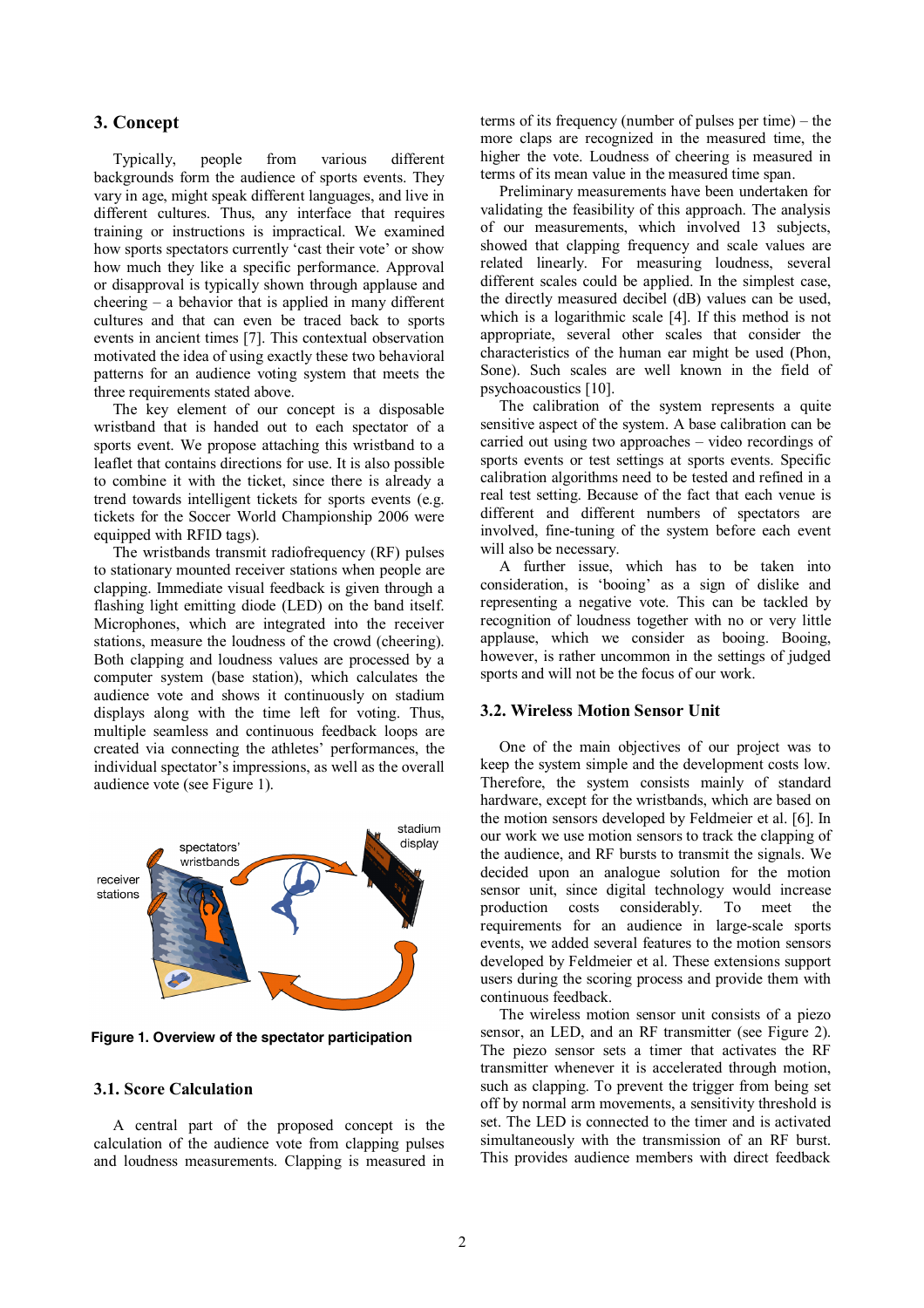

**Figure 2. Schematic of wireless motion sensor unit.** 

about their scoring activity and shows that the device is working properly. The short RF burst duration of 50µs reduces the chance of collisions between signals and allows receiving each participant's activity as a distinct event. Feldmeier et al. showed in their work that the probability of two signals lining up is very low, even if many people are trying to synchronize their movements, which can happen with rhythmic applause [9]. The division of the sports venue into receiver zones (described below) guarantees the scalability of the system. Feldmeier et al. affirmed that the battery would last for a month of continuous usage with two transmissions per second. The integration of an LED increases power consumption only slightly and due to the disposable approach the device will only be operated for single events that typically last for a couple of hours.

The battery cell dominates the size of the entire device. For the prototype we used surface mounted device (SMD) technology to keep the electronic circuit very small. Applying advanced manufacturing techniques, such as wafer level packaging (WLP), would allow even smaller production sizes. The entire motion sensor unit fits into a case that has the size of a standard wristwatch, which is fixed onto disposable wristbands.

#### **3.3. Receiver and Base Stations**

The receiver station consists of a low-cost computer, a receiver circuit, and a microphone for loudness measurement. The technical realization of the receiver circuit is described in [5]. Due to the limited transmission radius of the RF transmitter, the entire area has to be divided into zones, with each zone containing a single receiver. The transmission radius and respectively the number of zones can be adjusted to the size of the stadium and audience by simply changing one resistor in the RF transmitter circuit. However, reflections and variations in signal strength make it difficult to determine the exact radius for transmissions. Therefore, we suggest a combination of various

frequency channels and a cellular structure for the zones, similar to the architecture used for mobile phone communications. Receiver stations communicate with the base station via a wireless local area network (WLAN).

The base station is an ordinary host computer that collects the data streams received from the different zones. A software program running on the base station is responsible for the loudness analysis. The corresponding change of the audience score is calculated and transferred to stadium displays.

## **4. User Study**

To evaluate our concept we conducted a usability evaluation and interview with a mock-up of the spectator participation system.

## **4.1. Usability Evaluation**

The goal of the usability evaluation was to test the design of the concept regarding the three requirements – invisibility, objectivity, and experience-enhancement. We prepared mock-ups of the wristband, the info card and the stadium display for a sports event (Figure 3). The scenario was set to resemble the 2004 Olympic Summer Games in Athens.

We recruited 13 (6 male, 7 female) voluntary subjects between 17 and 52 years. The average age was 26 years (SD=8.55). All subjects were generally interested in sports. Six out of them stated that they were watching the Olympic Games regularly; four declared that they were watching only some of the Olympic sports events. The remaining three subjects had never watched the Olympic Games before, but did follow other sports events on TV. None of the subjects had any previous experience with the concept of wearable wireless motion sensors for audience participation. However, all of them knew how sports events that cannot be rated by quantifiable means are judged.

The mock-up for the wristband and info card was a double-sided color-printed leaflet. The wristband was separated from the instructions part with a perforation that allowed the participants to easily rip-off the band.



**Figure 3. Mockups of the wristband, info card and stadium display.**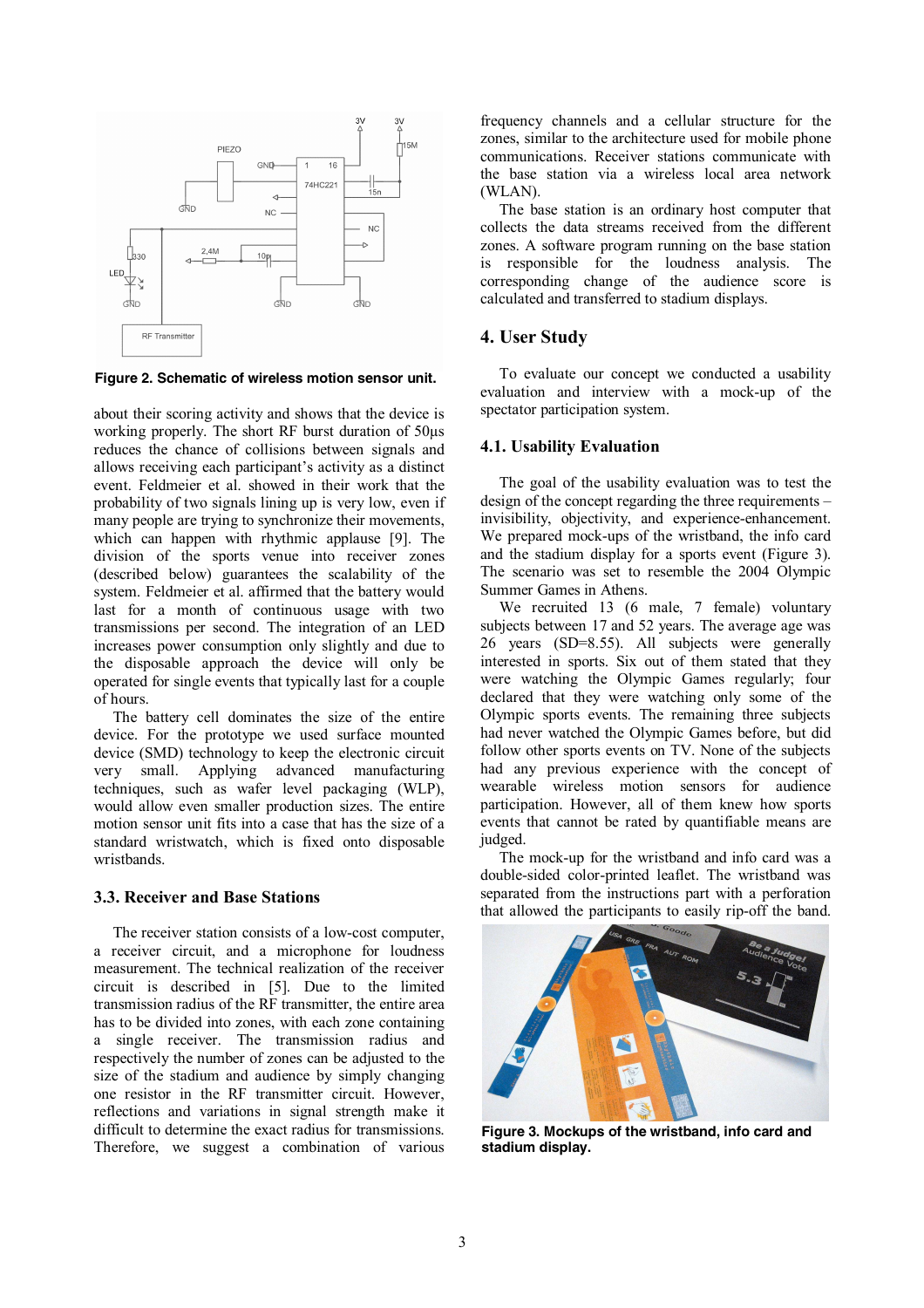The wristband contained the name and pictogram of the sports event (rhythmic gymnastics), the description of the round (individual all-around final), and the logo of the 2004 Olympic Games. The front of the leaflet included three illustrations and corresponding instructions that showed how to rip-off the wristband and how to fix it around the wrist and use it. The instructions were in English, Greek, French, and German. The back showed the slogan 'Be a judge!' and a person standing in a crowd and cheering. We designed two mock-ups for the stadium display, which were printed on standard-sized pages. The first one showed a visualization that explained the voting process; the second one contained the name, start number and nationality of the athlete, a timeline, and the current audience score.

We used a scenario consisting of three parts to evaluate the concept – handing out and applying the wristbands, taking seat inside the venue, and voting during a performance. Before handing out the mock-up of the wristband to the subjects we told them to imagine that they were in Athens to attend the 2004 Olympic Summer Games and that they had a ticket for the individual final event for rhythmic gymnastics. We then told them that when they enter the hall where the event would take place they would receive the info card with the attached wristband. At this point we handed out the leaflet to the subjects. Then, we asked what they thought that the leaflet was for and what they would do with it. After the subjects had accomplished to fix the band around the wrist, we told them that they took place inside the stadium and would see the first stadium display. Again, we asked what they thought about the display and what they would do. In the last part of the scenario we told the subjects that the first athlete would start with the performance. We showed the second display mock-up to the participants and asked how they would act. We did not give any hints during the usability evaluation and used thinking-aloud to monitor the participants' behavior.

#### **4.2. Interview**

After the usability evaluation, we concluded with a semi-structured interview. The goal of this interview was to obtain information about the subject's acquaintance with the domain and the concept of audience voting. We further wanted to determine what problems the subjects had experienced during the usability evaluation and what they liked or disliked about the concept. This also included emotional aspects.

#### **4.3. Results and Discussion**

Our observations showed that the subjects understood the concept easily. Only two participants out of thirteen needed further explanation. Some subjects commented that they were not sure whether they had the knowledge to judge about a performance. The reason for this might be that rhythmic gymnastics are generally difficult to judge.

Though the subjects knew how to employ the device, they had difficulties understanding how the score was acquired. While some of them were comfortable with knowing what they can do with the wristband and how to use it, the majority wanted to know more about the actual realization and how they were able to influence the score. They stated that this information was missing on the info card. Therefore there should be additional information on the info card to help users building a mental model of the voting process.

**4.3.1. Learnability of the Wristband.** All of the subjects understood very quickly how to use the wristband and that something was triggered according to clapping. This information was obtained from the instruction illustrations on the front of the leaflet. Nevertheless, most of them read the additional instructions below the illustrations. Overall, the results clearly showed that our audience participation system possesses high immediate usability.

**4.3.2. Display of the Audience Score.** All subjects appreciated having the results displayed on a stadiumsized screen. They clearly understood that the number and scale in our mock-up for the screen showed the audience score. However, they experienced difficulties with the timeline. Most of the subjects did not interpret this scale as the time left for voting. They also had difficulties to grasp what the country abbreviations were for. While it was clear that the abbreviations represented countries, interpretations what they stood for were different. This was due to our mock-up of the display where we showed the country abbreviations without the according scores of the judges.

Only four of the subjects stated that they would prefer to vote during the athlete's performance. Three of them would like to see the results only after the athlete had completed the performance. Positions against a continuous voting process were that the current score might influence spectators, and that it would not be possible to correct previously cast votes (e.g., if the athlete makes a mistake close to the end of his/her performance). Despite these results all subjects liked the idea of getting immediate feedback of their vote when they were first shown the mock-up for the screen. All of them stated that they would follow the audience vote and try to influence it by clapping when they liked a performance. Details of these results need to be clarified in a further evaluation in a real setting.

**4.3.3. Acceptance of the Wristband.** The subjects that participated in our study did not only state that they would use this system if available in any sports event, but also that they believed this would improve the general acceptance of judged events. Only one subject said that she would only participate if the other spectators do, which clearly shows the effect of group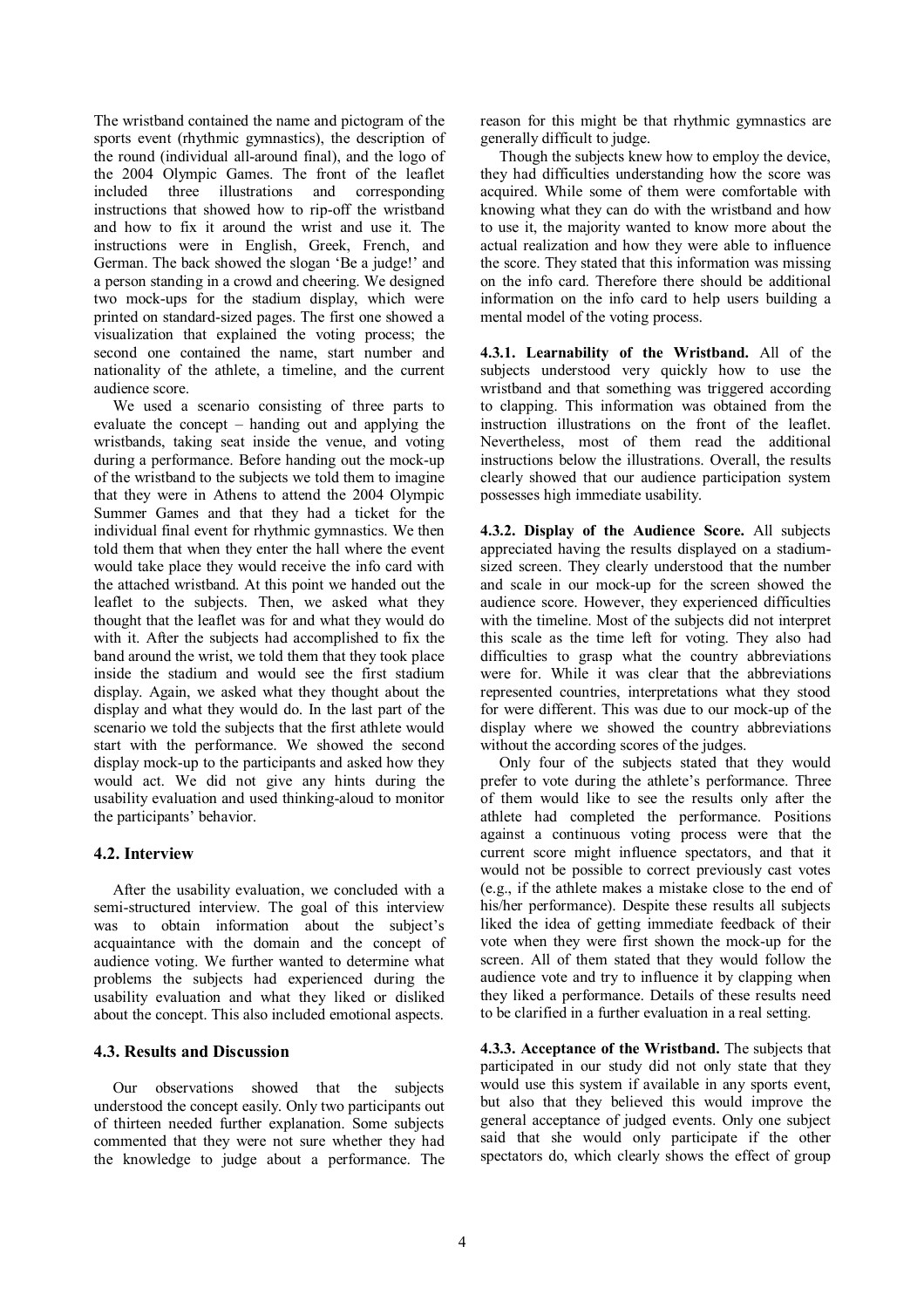behavior that needs to be considered. Many were doubtful whether the score would represent an appropriate audience vote. In a voting system that is based on clapping and loudness spectators cannot influence the exact score consciously. This is possible in traditional systems for audience participation, such as buttons with a scale, where the user has to push the corresponding button. However, spectators of a sports event generally do not have the expert knowledge to cast a vote that would represent the athlete's performance similar to the judges' scores. The subjects generally appreciated the solution of having immediate personal feedback for the score through the LED.

An often-mentioned argument was that native athletes might get an unequal higher score since the majority of the audience at the Olympic Games will probably come from the host country. A similar argument was that some athletes might have many fans that would dominate the score and also that infamous athletes would be discriminated. To address this we suggest using fine-tuning. Furthermore, spectator experience enhancement was a more important issue than objectivity for us.

The souvenir character of the wristband (spectators can keep the wristband after the event) was appreciated by all subjects and found to be a good idea. Five subjects said that they would not mind to return the item because they did not care so much about keeping it as a souvenir. Few people stated that it also depended on the quality of the wristband whether they would like to keep it or not.

Only one subject stated that she would probably be distracted from following the performance because of the voting process. According to her opinion the reason for this was that she would follow the audience score on the screen, look how other people clap and therefore vote, and try to clap appropriate to the athlete's performance herself.

Our usability evaluation and interviews provided promising initial insights on the practicability and user acceptance of the proposed system. However, in order to get results with statistical significance it is necessary to evaluate a further developed prototype in a realistic setting, where real data is captured in a real event.

#### **5. Prototypes**

We built two different prototypes to validate the concept of using wristbands for spectator participation. These prototypes also represent the final outcome of our work so far and aim to inspire and support researchers developing similar systems for ubiquitous environments upon them.

#### **5.1. Hardware Prototype**

We built a hardware prototype to prove the technical feasibility of our concept. In particular, this prototype helped us to certify the employment of a motion sensor



**Figure 4. Prototype of the motion sensor and the receiver station.** 

for measuring clapping. The prototype consisted of the wearable sensor device and a simple receiver unit (Figure 4). The receiver unit can be connected to any standard personal computer via an RS232 interface. For the communication between the wristband and the receiver unit we used an infrared connection, since neither costs nor distance were relevant factors for the realization of the prototype. We assembled the remaining parts of the motion sensor unit as described above, using SMD technology and a piezo motion sensor.

## **5.2. Design Prototype**

We developed a design prototype of the wristband leaflet as a final concept for industrial implementation. This prototype was derived from the initial mock-up and the results gained from the usability evaluation.

We printed the leaflet on synthetic paper, approximately 9 inch long and 4 inch high. The band itself was 1 inch wide and separated from the instructions part through a perforation. On top of the right end of the band we put a double-sided tape that allowed fixing it around the wrist. We used an aesthetic design for the leaflet to avoid that people mistake it for an advertisement. Regarding this it is also important that the leaflet contains an official logo of the sports event as well as a corporate logo. The band contained the name and pictogram of the sports event. For using the wristband in a sports event that consists of different rounds, we suggest to include the name of the round on the band and to print it in different colors.

The instructions printed on the front of the leaflet aim to help people applying the wristband for the first time. They consist of four different illustrations and instruction text. The first illustration shows how to ripoff the band from the leaflet. The second one illustrates how to fix it around the wrist. The last two illustrations explain that the spectators can influence the audience score by clapping and cheering for a particular athlete. This helps spectators to build an internal model of the voting process.

#### **6. Related Work**

Feldmeier et al. [6] and Bongers [2] have proposed novel ways of interaction in musical performances. In their work they describe systems that use sensors for motion detection, which can be either held or worn, and